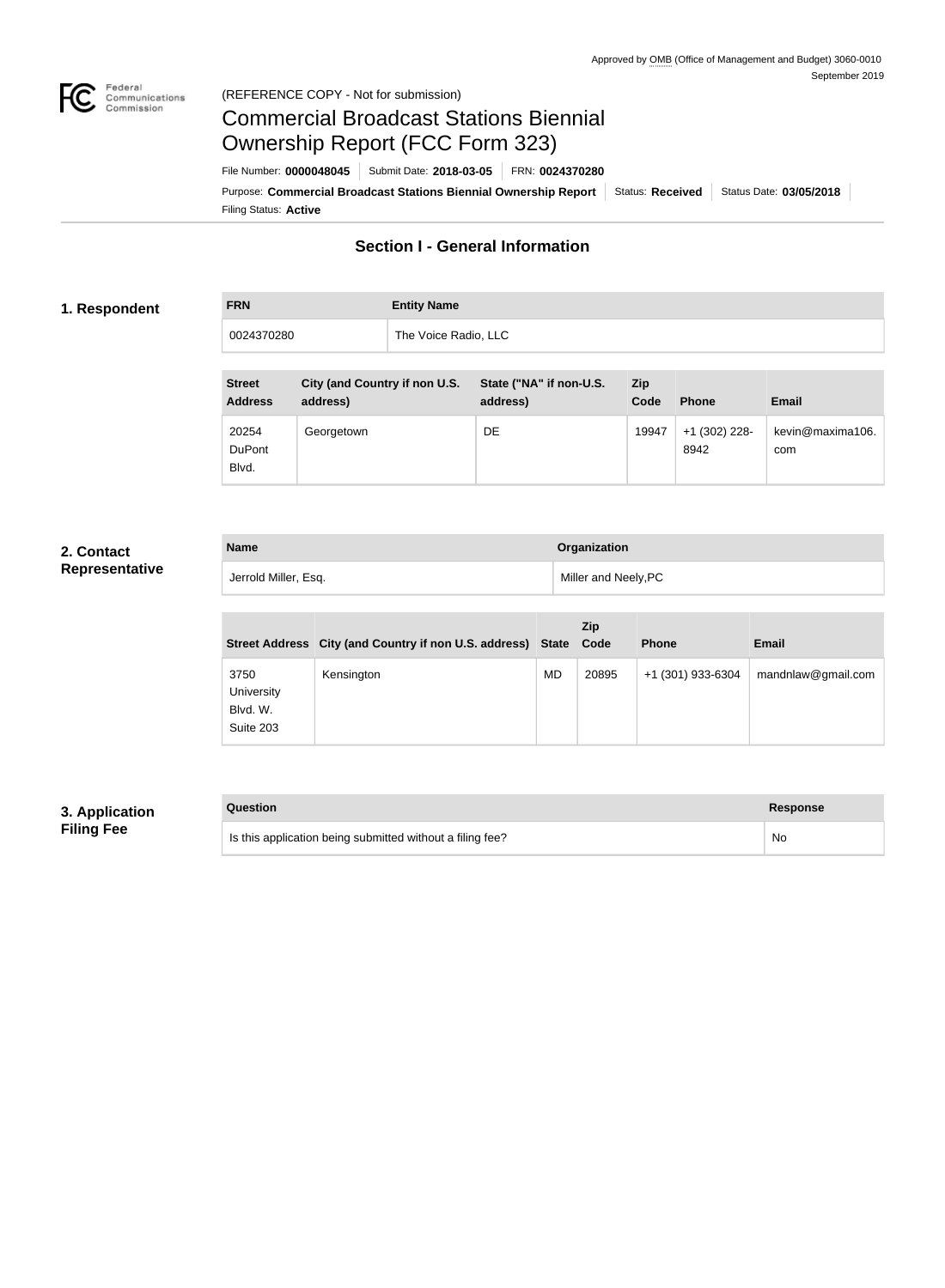| <b>Fees</b> | <b>Application Type</b> | <b>Form Number</b> | <b>Fee Code</b> | Quantity | <b>Fee Amount</b> | <b>Subtotal</b> |
|-------------|-------------------------|--------------------|-----------------|----------|-------------------|-----------------|
|             | Biennial                | Form 323           | <b>MAR</b>      | 6        | 85                | \$420.00        |
|             |                         |                    |                 |          | Total             | \$420.00        |

# **4. Nature of Respondent**

| (a) Provide the following information about the Respondent: |                                         |                           |
|-------------------------------------------------------------|-----------------------------------------|---------------------------|
|                                                             | <b>Relationship to stations/permits</b> | Licensee                  |
|                                                             | <b>Nature of Respondent</b>             | Limited liability company |

**(b) Provide the following information about this report:**

| <b>Purpose</b> | Biennial                                                                                                                                                                               |
|----------------|----------------------------------------------------------------------------------------------------------------------------------------------------------------------------------------|
| "As of" date   | 10/01/2017                                                                                                                                                                             |
|                | When filing a biennial ownership report or validating<br>and resubmitting a prior biennial ownership report, this<br>date must be Oct. 1 of the year in which this report is<br>filed. |

## **5. Licensee(s) and Station(s)**

## **Respondent is filing this report to cover the following Licensee(s) and station(s):**

| Licensee/Permittee Name |                      | <b>FRN</b> |
|-------------------------|----------------------|------------|
|                         | The Voice Radio, LLC | 0024370280 |

| Fac. ID No. | <b>Call Sign</b> | <b>City</b>          | <b>State</b> | <b>Service</b> |
|-------------|------------------|----------------------|--------------|----------------|
| 16661       | <b>WKDB</b>      | <b>LAUREL</b>        | DE.          | FM             |
| 25007       | <b>WJWL</b>      | <b>GEORGETOWN</b>    | DE.          | AM             |
| 30858       | <b>WJKI</b>      | <b>BETHANY BEACH</b> | DE           | FM             |
| 53485       | <b>WICO</b>      | <b>SALISBURY</b>     | MD           | AM             |
| 53993       | <b>WZEB</b>      | <b>OCEAN VIEW</b>    | DE           | FM             |
| 67576       | <b>WXSH</b>      | POCOMOKE CITY        | <b>MD</b>    | <b>FM</b>      |
| 200516      | <b>W294CH</b>    | <b>GEORGETOWN</b>    | <b>DE</b>    | <b>FX</b>      |

# **Section II – Biennial Ownership Information**

**1. 47 C.F.R. Section 73.3613 and Other Documents**

Licensee Respondents that hold authorizations for one or more full power television, AM, and/or FM stations should list all contracts and other instruments set forth in 47 C.F.R. Section 73.3613(a) through (c) for the facility or facilities listed on this report. In addition, attributable Local Marketing Agreements (LMAs) and attributable Joint Sales Agreements (JSAs) must be disclosed by the licensee of the brokering station on its ownership report. If the agreement is an attributable LMA, an attributable JSA, or a network affiliation agreement, check the appropriate box. Otherwise, select "Other." Non-Licensee Respondents, as well as Licensee Respondents that only hold authorizations for Class A television and/or low power television stations, should select "Not Applicable" in response to this question.

| <b>Document Information</b>           |                         |  |
|---------------------------------------|-------------------------|--|
| Description of contract or instrument | LLC Operating agreement |  |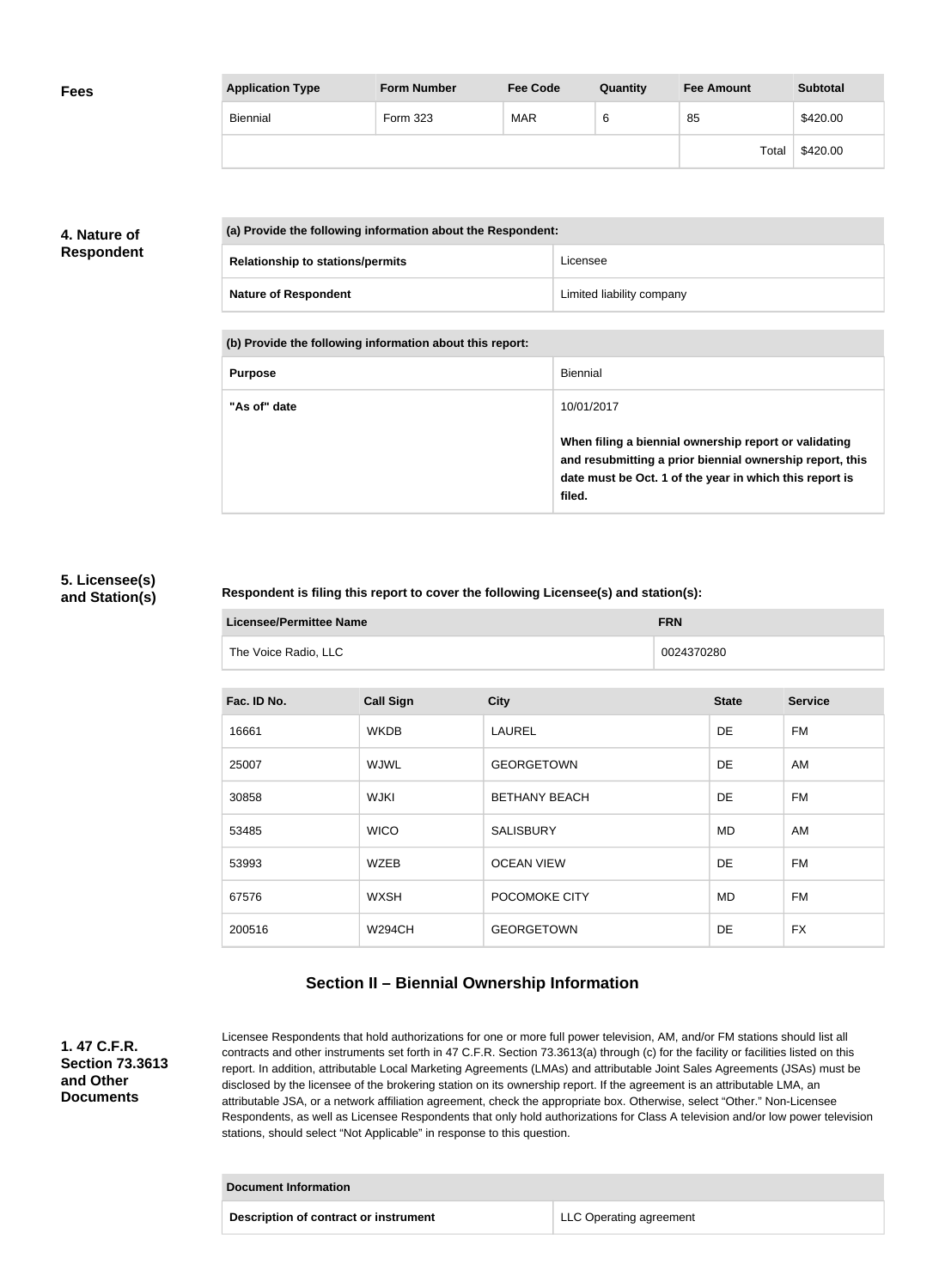| Parties to contract or instrument               | State of Delaware                                |
|-------------------------------------------------|--------------------------------------------------|
| Date of execution                               | 10/2015                                          |
| Date of expiration                              | No expiration date                               |
| <b>Agreement type</b><br>(check all that apply) | Other<br>Agreement Type: organizational document |

#### **2. Ownership Interests**

**(a)** Ownership Interests. This Question requires Respondents to enter detailed information about ownership interests by generating a series of subforms. Answer each question on each subform. The first subform listing should be for the Respondent itself. If the Respondent is not a natural person, also list each of the officers, directors, stockholders, non-insulated partners, non-insulated members, and any other persons or entities with a direct attributable interest in the Respondent pursuant to the standards set forth in 47 C.F.R. Section 73.3555. (A "direct" interest is one that is not held through any intervening companies or entities.) List each interest holder with a direct attributable interest in the Respondent separately.

Leave the percentage of total assets (Equity Debt Plus) field blank for an interest holder unless that interest holder has an attributable interest in the Respondent solely on the basis of the Commission's Equity Debt Plus attribution standard, 47 C.F.R. Section 73.3555, Note 2(i).

In the case of vertical or indirect ownership structures, list only those interests in the Respondent that also represent an attributable interest in the Licensee(s) for which the report is being submitted.

Entities that are part of an organizational structure that includes holding companies or other forms of indirect ownership must file separate ownership reports. In such a structure do not report, or file a separate report for, any interest holder that does not have an attributable interest in the Licensee(s) for which the report is being submitted.

Please see the Instructions for further detail concerning interests that must be reported in response to this question.

The Respondent must provide an FCC Registration Number for each interest holder reported in response to this question. Please see the Instructions for detailed information and guidance concerning this requirement.

| <b>Ownership Information</b>                            |                                                         |                      |                                   |  |
|---------------------------------------------------------|---------------------------------------------------------|----------------------|-----------------------------------|--|
| <b>FRN</b>                                              | 0024370280                                              |                      |                                   |  |
| <b>Entity Name</b>                                      | The Voice Radio, LLC                                    |                      |                                   |  |
| <b>Address</b>                                          | PO Box                                                  |                      |                                   |  |
|                                                         | <b>Street 1</b>                                         | 20254 DuPont Blvd.   |                                   |  |
|                                                         | <b>Street 2</b>                                         |                      |                                   |  |
|                                                         | <b>City</b>                                             | Georgetown           |                                   |  |
|                                                         | State ("NA" if non-U.S.<br>address)                     | DE                   |                                   |  |
|                                                         | <b>Zip/Postal Code</b>                                  | 19947                |                                   |  |
|                                                         | Country (if non-U.S.<br>address)                        | <b>United States</b> |                                   |  |
| <b>Listing Type</b>                                     | Respondent                                              |                      |                                   |  |
| <b>Positional Interests</b><br>(check all that apply)   | Respondent                                              |                      |                                   |  |
| <b>Tribal Nation or Tribal</b><br><b>Entity</b>         | Interest holder is not a Tribal nation or Tribal entity |                      |                                   |  |
| <b>Interest Percentages</b><br>(enter percentage values | Voting                                                  | 0.0%                 | <b>Jointly Held?</b><br><b>No</b> |  |
| from 0.0 to 100.0)                                      | <b>Equity</b>                                           | 0.0%                 |                                   |  |
|                                                         |                                                         |                      |                                   |  |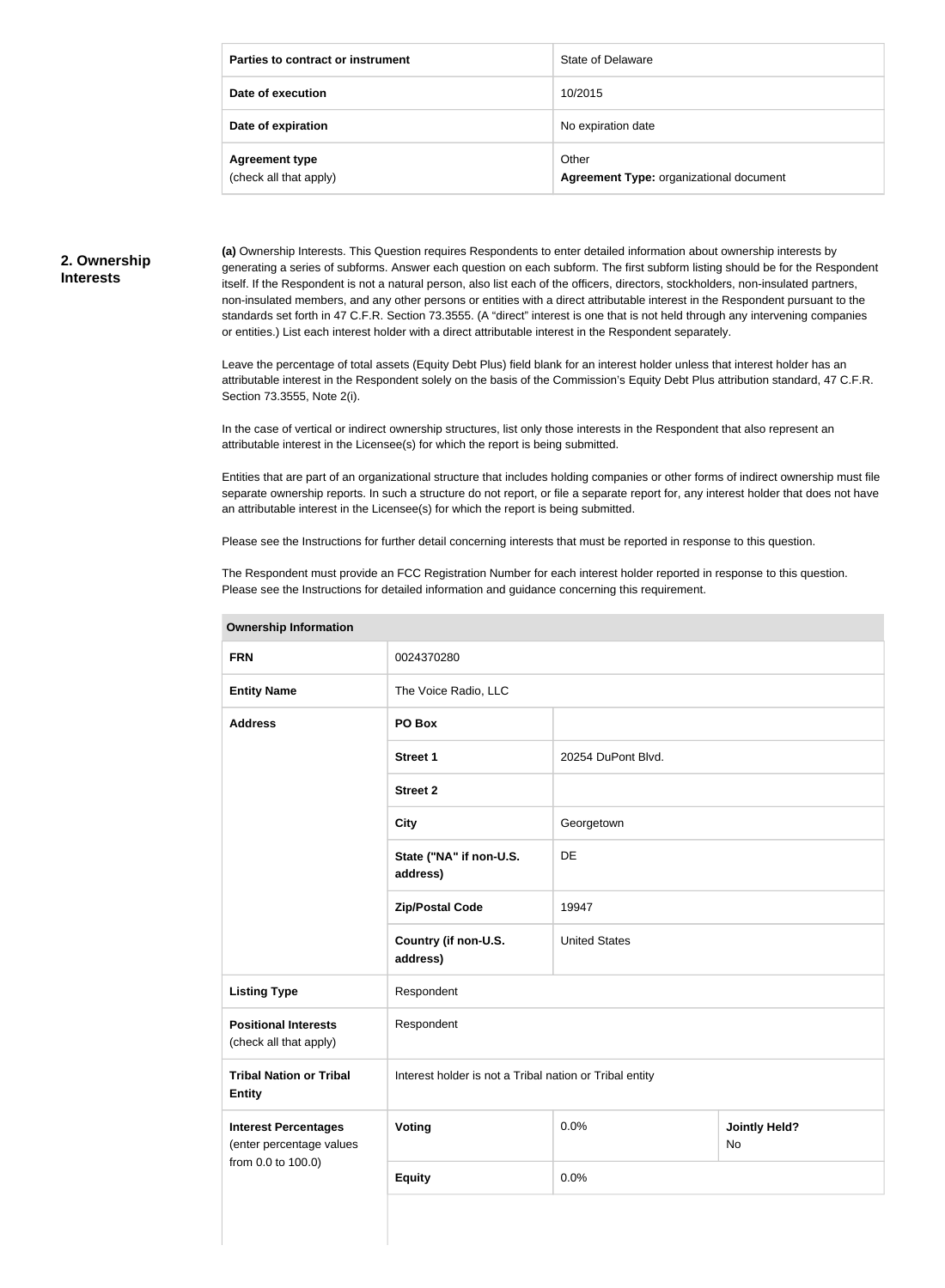| <b>Total assets (Equity Debt</b><br>Plus)                                            | $0.0\%$ |    |
|--------------------------------------------------------------------------------------|---------|----|
| Does interest holder have an attributable interest in one or more broadcast stations |         | No |

**that do not appear on this report?**

| <b>Ownership Information</b>                          |                                                                                      |                      |                      |
|-------------------------------------------------------|--------------------------------------------------------------------------------------|----------------------|----------------------|
| <b>FRN</b>                                            |                                                                                      |                      |                      |
| <b>Name</b>                                           |                                                                                      |                      |                      |
| <b>Address</b>                                        | PO Box                                                                               |                      |                      |
|                                                       | <b>Street 1</b>                                                                      |                      |                      |
|                                                       | <b>Street 2</b>                                                                      |                      |                      |
|                                                       | <b>City</b>                                                                          |                      |                      |
|                                                       | State ("NA" if non-U.S.<br>address)                                                  |                      |                      |
|                                                       | <b>Zip/Postal Code</b>                                                               |                      |                      |
|                                                       | Country (if non-U.S.<br>address)                                                     | <b>United States</b> |                      |
| <b>Listing Type</b>                                   | Other Interest Holder                                                                |                      |                      |
| <b>Positional Interests</b><br>(check all that apply) |                                                                                      |                      |                      |
| <b>Interest Percentages</b>                           | <b>Voting</b>                                                                        |                      | <b>Jointly Held?</b> |
| (enter percentage values<br>from 0.0 to 100.0)        | <b>Equity</b>                                                                        |                      |                      |
|                                                       | <b>Total assets (Equity Debt</b><br>Plus)                                            |                      |                      |
| that do not appear on this report?                    | Does interest holder have an attributable interest in one or more broadcast stations |                      |                      |

| <b>Ownership Information</b>                          |                                     |                      |
|-------------------------------------------------------|-------------------------------------|----------------------|
| <b>FRN</b>                                            |                                     |                      |
| <b>Name</b>                                           |                                     |                      |
| <b>Address</b>                                        | PO Box                              |                      |
|                                                       | <b>Street 1</b>                     |                      |
|                                                       | <b>Street 2</b>                     |                      |
|                                                       | <b>City</b>                         |                      |
|                                                       | State ("NA" if non-U.S.<br>address) |                      |
|                                                       | <b>Zip/Postal Code</b>              |                      |
|                                                       | Country (if non-U.S.<br>address)    | <b>United States</b> |
| <b>Listing Type</b>                                   | Other Interest Holder               |                      |
| <b>Positional Interests</b><br>(check all that apply) |                                     |                      |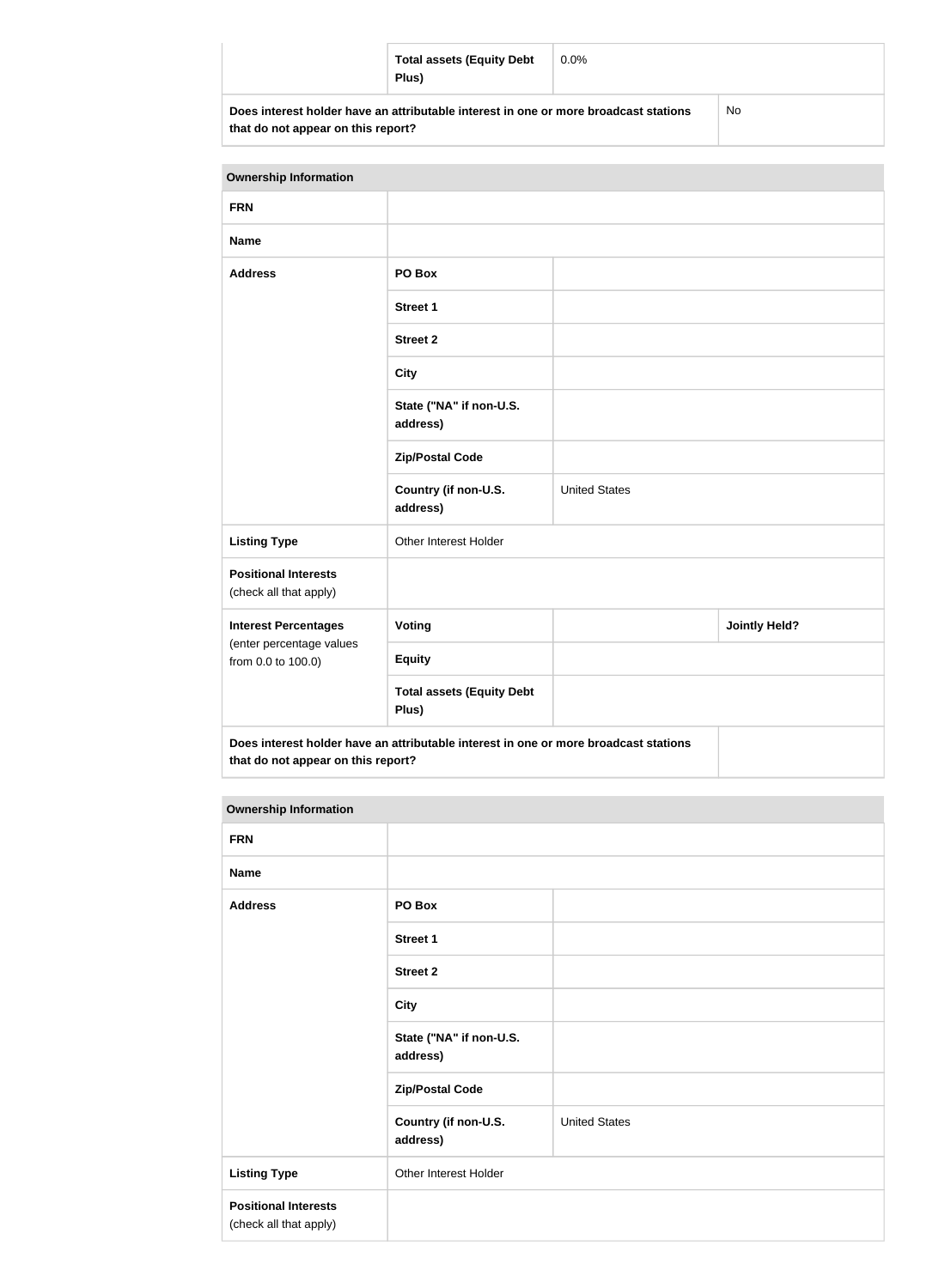| <b>Interest Percentages</b><br>(enter percentage values<br>from 0.0 to 100.0) | Voting                                                                               | Jointly Held? |
|-------------------------------------------------------------------------------|--------------------------------------------------------------------------------------|---------------|
|                                                                               | <b>Equity</b>                                                                        |               |
|                                                                               | <b>Total assets (Equity Debt</b><br>Plus)                                            |               |
| that do not appear on this report?                                            | Does interest holder have an attributable interest in one or more broadcast stations |               |

| <b>Ownership Information</b>                                                               |                                           |                      |                            |
|--------------------------------------------------------------------------------------------|-------------------------------------------|----------------------|----------------------------|
| <b>FRN</b>                                                                                 | 0027285626                                |                      |                            |
| <b>Name</b>                                                                                | <b>Edwin Andrade</b>                      |                      |                            |
| <b>Address</b>                                                                             | PO Box                                    |                      |                            |
|                                                                                            | <b>Street 1</b>                           | 17818 Cape Dr.       |                            |
|                                                                                            | <b>Street 2</b>                           |                      |                            |
|                                                                                            | <b>City</b>                               | Lewes                |                            |
|                                                                                            | State ("NA" if non-U.S.<br>address)       | <b>DE</b>            |                            |
|                                                                                            | <b>Zip/Postal Code</b>                    | 19958                |                            |
|                                                                                            | Country (if non-U.S.<br>address)          | <b>United States</b> |                            |
| <b>Listing Type</b>                                                                        | Other Interest Holder                     |                      |                            |
| <b>Positional Interests</b><br>(check all that apply)                                      | LC/LLC/PLLC Member                        |                      |                            |
| Citizenship, Gender,                                                                       | <b>Citizenship</b>                        | US                   |                            |
| <b>Ethnicity, and Race</b><br><b>Information (Natural</b>                                  | Gender                                    | Male                 |                            |
| Persons Only)                                                                              | <b>Ethnicity</b>                          | Hispanic or Latino   |                            |
|                                                                                            | Race                                      | White                |                            |
| <b>Interest Percentages</b><br>(enter percentage values                                    | Voting                                    | 59.0%                | <b>Jointly Held?</b><br>No |
| from 0.0 to 100.0)                                                                         | <b>Equity</b>                             | 59.0%                |                            |
|                                                                                            | <b>Total assets (Equity Debt</b><br>Plus) | 59.0%                |                            |
| Does interest holder have an attributable interest in one or more broadcast stations<br>No |                                           |                      |                            |

**that do not appear on this report?**

| <b>Ownership Information</b> |                 |                |
|------------------------------|-----------------|----------------|
| <b>FRN</b>                   | 0027285774      |                |
| <b>Name</b>                  | Silvia Short    |                |
| <b>Address</b>               | PO Box          |                |
|                              | <b>Street 1</b> | 20847 Camp Rd. |
|                              | <b>Street 2</b> |                |
|                              | <b>City</b>     | Bridgeville    |
|                              |                 |                |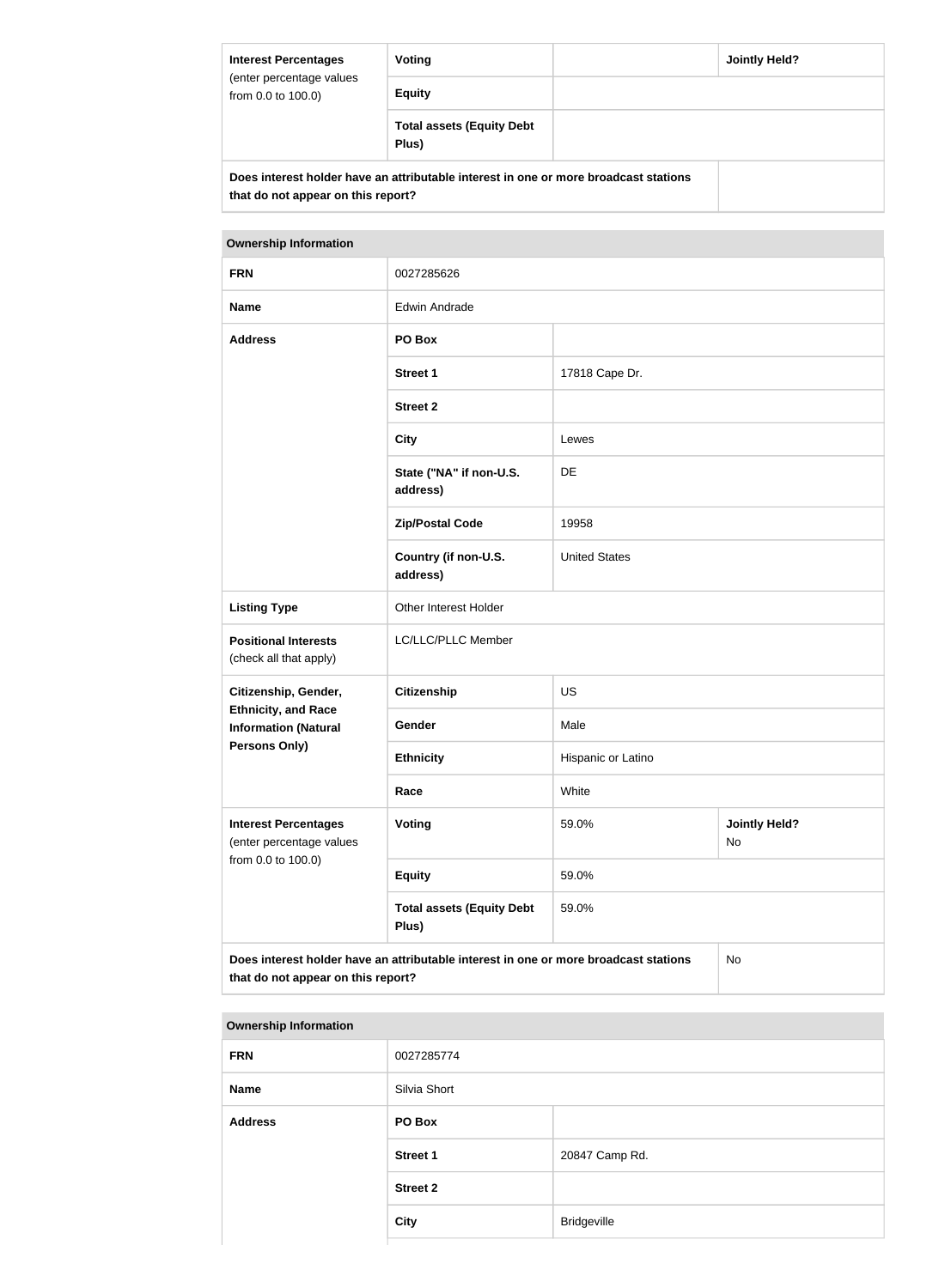|                                                                                      | State ("NA" if non-U.S.<br>address)       | DE                   |                            |
|--------------------------------------------------------------------------------------|-------------------------------------------|----------------------|----------------------------|
|                                                                                      | <b>Zip/Postal Code</b>                    | 19933                |                            |
|                                                                                      | Country (if non-U.S.<br>address)          | <b>United States</b> |                            |
| <b>Listing Type</b>                                                                  | Other Interest Holder                     |                      |                            |
| <b>Positional Interests</b><br>(check all that apply)                                | LC/LLC/PLLC Member                        |                      |                            |
| Citizenship, Gender,                                                                 | <b>Citizenship</b>                        | <b>US</b>            |                            |
| <b>Ethnicity, and Race</b><br><b>Information (Natural</b>                            | Gender                                    | Female               |                            |
| Persons Only)                                                                        | <b>Ethnicity</b>                          | Hispanic or Latino   |                            |
|                                                                                      | Race                                      | White                |                            |
| <b>Interest Percentages</b><br>(enter percentage values                              | Voting                                    | 30.0%                | <b>Jointly Held?</b><br>No |
| from 0.0 to 100.0)                                                                   | <b>Equity</b>                             | 30.0%                |                            |
|                                                                                      | <b>Total assets (Equity Debt</b><br>Plus) | 30.0%                |                            |
| Does interest holder have an attributable interest in one or more broadcast stations |                                           |                      | No                         |

**that do not appear on this report?**

**Ownership Information FRN** 0027285816 **Name Victor Andrade Address PO Box Street 1** 16539 Sweetwater Dr. **Street 2 City** Milton **State ("NA" if non-U.S. address)** DE **Zip/Postal Code** 19968 **Country (if non-U.S. address)** United States **Listing Type Circuit Constructs** Other Interest Holder **Positional Interests** (check all that apply) LC/LLC/PLLC Member **Citizenship, Gender, Ethnicity, and Race Information (Natural Persons Only) Citizenship** US Gender Male **Ethnicity** Hispanic or Latino **Race** White **Interest Percentages** (enter percentage values from 0.0 to 100.0) **Voting 1.0% 1.0% Jointly Held?** No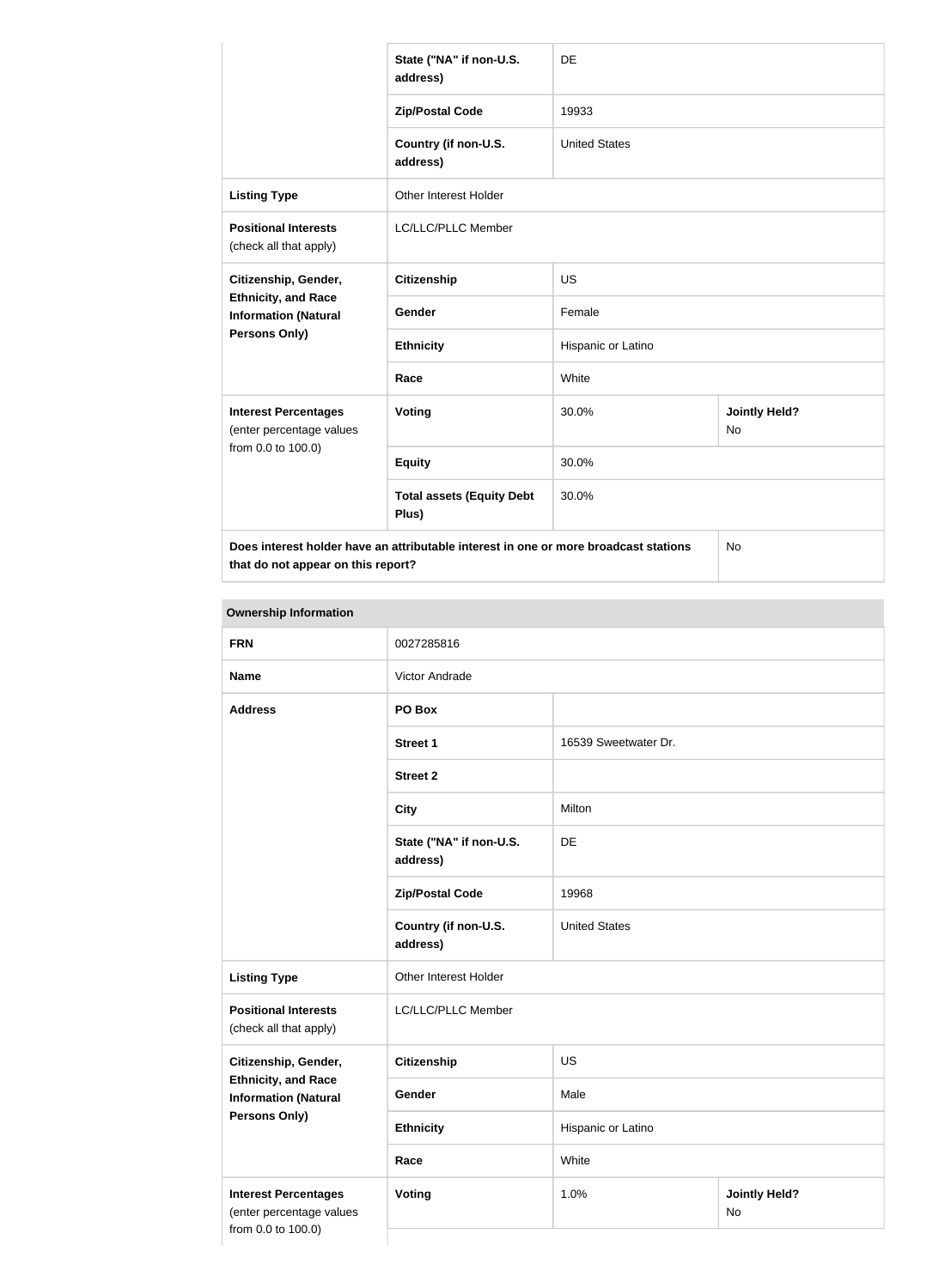|                                                                                            | <b>Equity</b>                             | $1.0\%$ |  |
|--------------------------------------------------------------------------------------------|-------------------------------------------|---------|--|
|                                                                                            | <b>Total assets (Equity Debt</b><br>Plus) | $1.0\%$ |  |
| Does interest holder have an attributable interest in one or more broadcast stations<br>No |                                           |         |  |

| <b>Ownership Information</b>                              |                                                                                                                                                            |                      |                            |  |
|-----------------------------------------------------------|------------------------------------------------------------------------------------------------------------------------------------------------------------|----------------------|----------------------------|--|
| <b>FRN</b>                                                | 0027285865                                                                                                                                                 |                      |                            |  |
| <b>Name</b>                                               | Ana L. Subia                                                                                                                                               |                      |                            |  |
| <b>Address</b>                                            | PO Box                                                                                                                                                     |                      |                            |  |
|                                                           | <b>Street 1</b>                                                                                                                                            | 17818 Cape Dr.       |                            |  |
|                                                           | <b>Street 2</b>                                                                                                                                            |                      |                            |  |
|                                                           | <b>City</b>                                                                                                                                                | Lewes                |                            |  |
|                                                           | State ("NA" if non-U.S.<br>address)                                                                                                                        | <b>DE</b>            |                            |  |
|                                                           | <b>Zip/Postal Code</b>                                                                                                                                     | 19958                |                            |  |
|                                                           | Country (if non-U.S.<br>address)                                                                                                                           | <b>United States</b> |                            |  |
| <b>Listing Type</b>                                       | Other Interest Holder                                                                                                                                      |                      |                            |  |
| <b>Positional Interests</b><br>(check all that apply)     | LC/LLC/PLLC Member                                                                                                                                         |                      |                            |  |
| Citizenship, Gender,                                      | <b>Citizenship</b>                                                                                                                                         | <b>US</b>            |                            |  |
| <b>Ethnicity, and Race</b><br><b>Information (Natural</b> | Gender                                                                                                                                                     | Female               |                            |  |
| Persons Only)                                             | <b>Ethnicity</b>                                                                                                                                           | Hispanic or Latino   |                            |  |
|                                                           | Race                                                                                                                                                       | White                |                            |  |
| <b>Interest Percentages</b><br>(enter percentage values   | Voting                                                                                                                                                     | 10.0%                | <b>Jointly Held?</b><br>No |  |
| from 0.0 to 100.0)                                        | <b>Equity</b>                                                                                                                                              | 10.0%                |                            |  |
|                                                           | <b>Total assets (Equity Debt</b><br>Plus)                                                                                                                  |                      |                            |  |
| that do not appear on this report?                        | Does interest holder have an attributable interest in one or more broadcast stations                                                                       |                      | <b>No</b>                  |  |
|                                                           |                                                                                                                                                            |                      |                            |  |
|                                                           | (b) Respondent certifies that any interests, including equity, financial, or voting<br>Yes<br>interests, not reported in this filing are non-attributable. |                      |                            |  |

If "No," submit as an exhibit an explanation.

**that do not appear on this report?**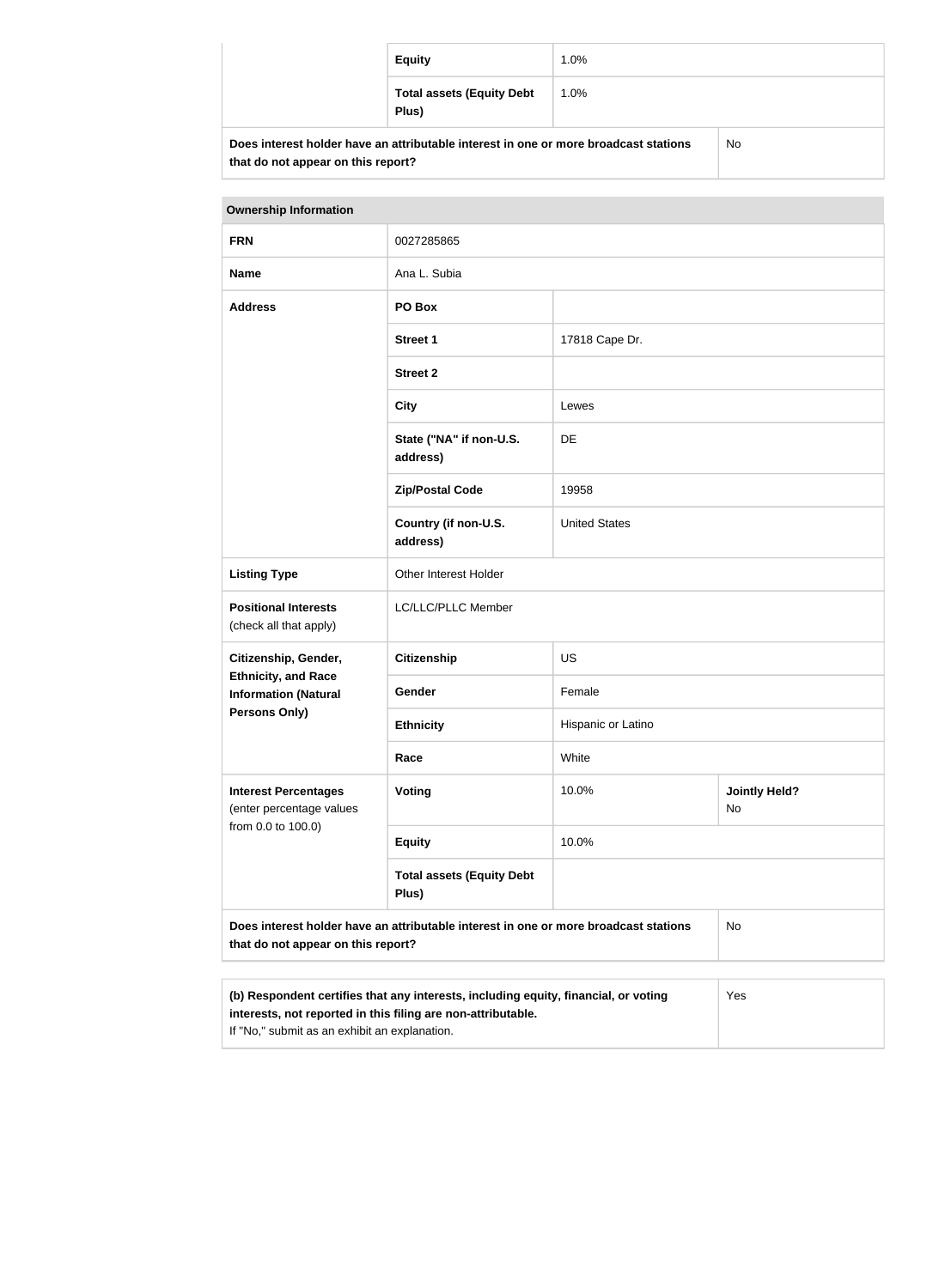

**(d) Are any of the individuals listed as an attributable interest holder in the Respondent married to each other or related to each other as parentchild or as siblings?** Yes

If "Yes," provide the following information for each such the relationship.

#### **Family Relationships**

| <b>FRN</b>   | 0027285626 | <b>Name</b> | <b>Edwin Andrade</b> |
|--------------|------------|-------------|----------------------|
| <b>FRN</b>   | 0027285865 | <b>Name</b> | Ana L Subia          |
| Relationship | Spouses    |             |                      |

#### **Family Relationships**

| <b>FRN</b>   | 0027285626 | <b>Name</b> | Edwin Andrade  |
|--------------|------------|-------------|----------------|
| <b>FRN</b>   | 0027285816 | <b>Name</b> | Victor Andrade |
| Relationship | Siblings   |             |                |

**(e) Is Respondent seeking an attribution exemption for any officer or director with duties wholly unrelated to the Licensee(s)?**

No

If "Yes," complete the information in the required fields and submit an Exhibit fully describing that individual's duties and responsibilities, and explaining why that individual should not be attributed an interest.